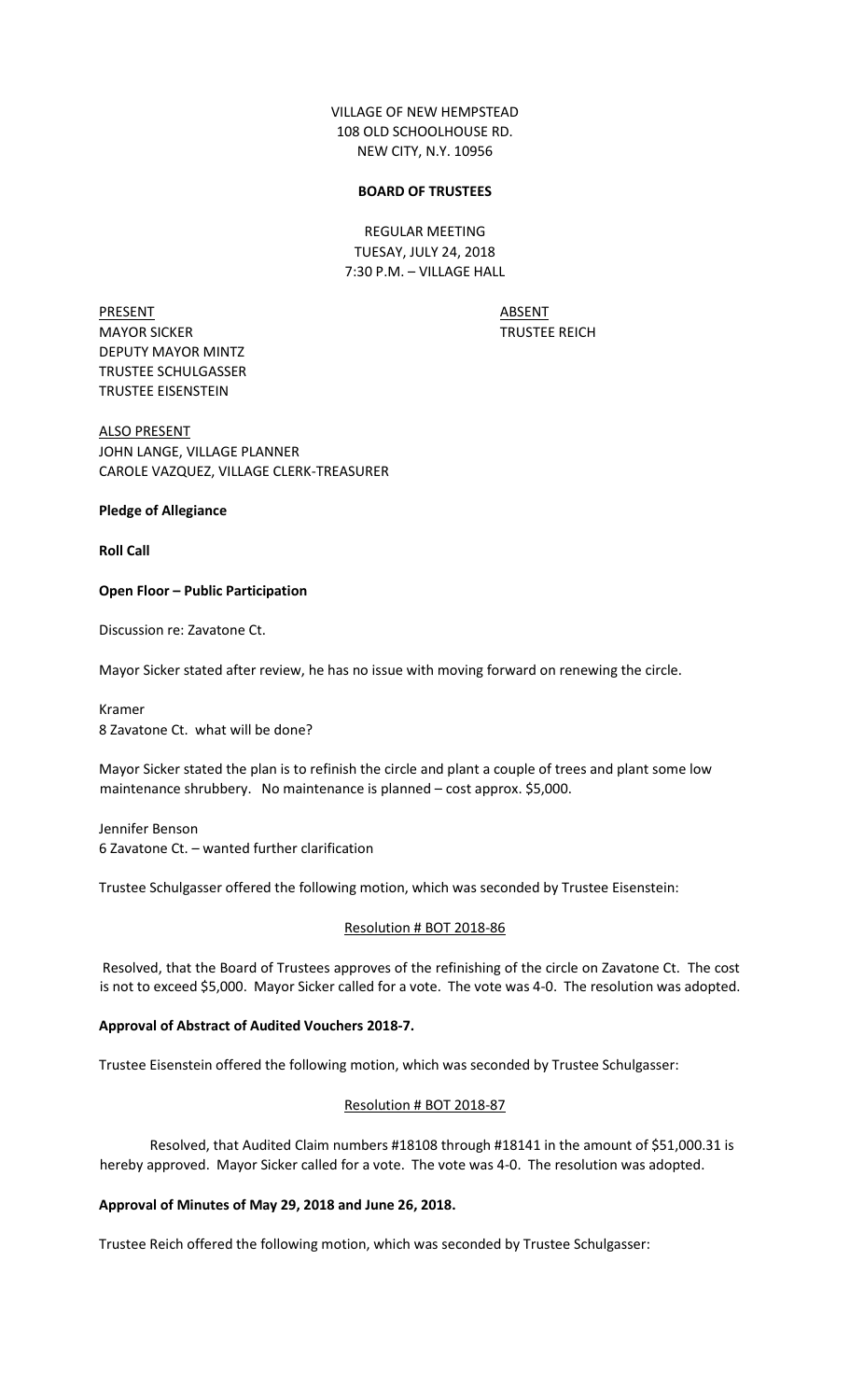## Resolution # BOT 2018-88

Resolved, that the Board of Trustees hereby approves the minutes of May 29, 2018 as amended and also approves the minutes of June 26, 2018. The reading of minutes is waived. Mayor Sicker called for a vote. The vote was 4-0. The resolution was adopted.

# **Resolution accepting the bid proposal from the Town of Ramapo Highway Department for concrete curbs and sidewalks on Wayne Rd. and Lori Ct.**

There is a portion of Wayne Rd. that does not have sidewalks. The remaining of the block has sidewalks all the way down to the Sandy Brook Park, which makes it possible for kids to walk there. We were able to get a grant for that money from Zebrowski's office. The total is \$12,290. They are also putting in a handicapped ramp at the corner. Lori Ct. is going to be re-paved as approved. There is about 595' of concrete curb that has fallen apart. Before it is re-paved, that has to be re-built. The total between the two is \$42,466.50.

Trustee Eisenstein offered the following motion, which was seconded by Deputy Mayor Mintz:

# Resolution # BOT 2018-89

Resolved, that the Board of Trustees of the Village of New Hempstead hereby approves the proposal submitted by the Town of Ramapo Highway Department for concrete work on Wayne Road and Lori Court and authorizes the Town of Ramapo Highway Department to do such work. Mayor Sicker called for a vote. The vote was 4-0. The resolution was adopted.

# **Resolution approving payment of annual dues to the Rockland Municipal Planning Federation of \$100 for the year 2018.**

Deputy Mayor Mintz offered the following motion, which was seconded by Trustee Schulgasser:

# Resolution # BOT 2018-90

Resolved, that the Board of Trustees hereby approves the payment of annual dues to the Rockland Municipal Planning Federation of \$100 for the year 2018. Mayor Sicker called for a vote. The vote was 4-0. The resolution was adopted.

# **Resolution approving Village Clerk-Treasurer membership dues in the NYS Society of Municipal Finance Officers Association in the amount of \$40.00.**

Deputy Mayor Mintz offered the following motion, which was seconded by Trustee Eisenstein:

# Resolution # BOT 2018-91

Resolved, that the Board of Trustees hereby approves the payment of membership dues in the NYS Society of Municipal Finance Officers Association in the amount of \$40.00. Mayor Sicker called for a vote. The vote was 4-0. The resolution was adopted.

#### **Public Hearing on Ateres Bais Yaakov Special Permit Renewal**

Trustee Eisenstein is recusing herself from any discussion on Ateres Bais Yaakov as she is a teacher for that school.

Ira Emanuel, Attorney for applicant – Interim school Bldg. 4 Laurel Rd, New City, N.Y.

Attorney Emanuel explained that this is an application for a renewal of a Special Permit for interim school use. Temporary school buildings at 200 Summit Park Rd. – Ateres Bais Yaakov has received site plan approval to build a school at the site. During the process the school lost the prior location that it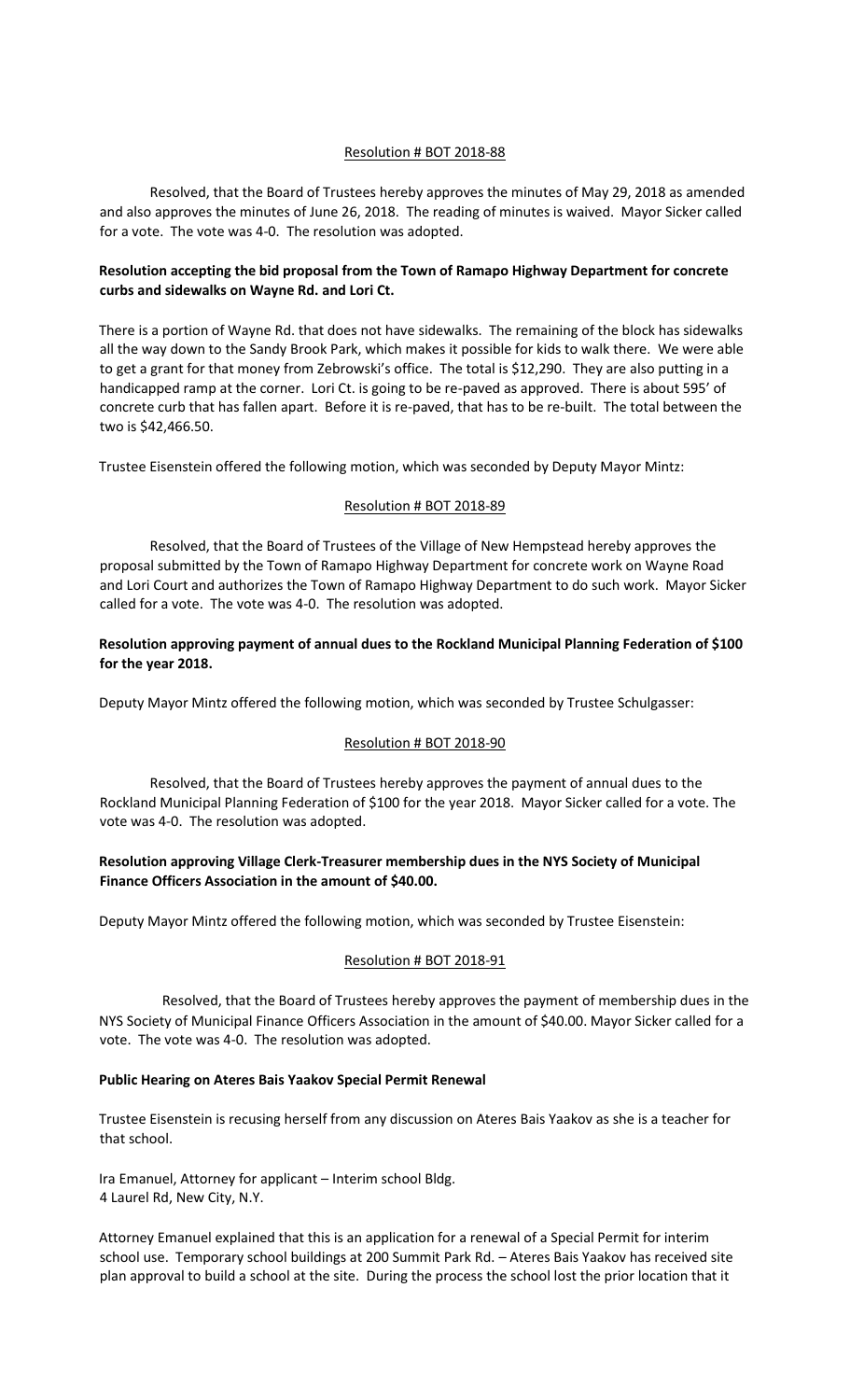was planning to build in the Village of Airmont. This internal use law was basically created for the use of temporary buildings on the site where the permanent school building will take place. The resolution for this special permit requires that it be renewed after one year. During this period, Rabbi Fink had a significant heart attack. He was out for approx. 18 weeks. The special permit has basically expired. A special permit is renewed if certain conditions are met. At the time the special permit expired, all of the special conditions had been met. At the present time all those conditions are still being met. The permit has obviously expired. Ateres has poured approx. \$1,000,000.00 into the site. Attorney Emanuel presented a spread sheet that is prepared by Ateres' Construction Management company. One of the special conditions is that there be substantial construction at the site. All other conditions have been met.

Mr. Lange asked what is the construction schedule for the permanent building?

Rabbi Fink stated "14 months after construction is started".

Mr. Lange stated they are still 2 years beyond now.

Attorney Emanuel stated at the time the applicant came before the Board, they said it would probably be more than 2 years.

Mr. Lange stated he has never received a schedule for completion.

Mayor Sicker asked for information regarding "substantial construction"

Attorney Emanuel stated this hearing was not regarding "substantial construction" and there is no explanation in the Village's code as to what "substantial construction" means.

Attorney Minsky stated the main issue for renewal was that the request for renewal would come 30 days prior to expiration. That condition was not met. Attorney Minsky stated he didn't feel the renewal issue would be accomplished. The Board may have to look at this as an application for an interim use because the renewal has expired.

Attorney Minsky stated there may be 3 issues to consider for the renewal: Continued usage Substantial construction Required improvements have not been maintained.

Mr. Lange stated there have been long periods of inactivity with no notice to the Board for reason of delay.

Attorney Emanuel objected stating the due process is taking the property right away from his client. He suggested a "trial" with witnesses to decide whether or not there has been substantial construction with regard to the permanent building.

Mayor Sicker asked for a motion to grant an adjournment, which he said the applicant requested. He also felt the Board has been cooperative in that they gave the applicant ample time to get their information regarding the permanent use in to the Board for review. The Board will vote, based on documentation, according to the Village's Zoning Code.

Attorney Emanuel stated the applicant appreciates all the work the Village has given regarding this application. He feels the burden of proof is on the Village to prove the provisions of the application have not been made.

Mayor Sicker asked for a 5-minute recess to ask a legal question.

Mayor Sicker asked Mr. Lange to put his concerns in writing for the applicant – items to be discussed at the next meeting of the Board, which will be August 16, 2018.

Attorney Emanuel asked Mr. Lange to send the email to "Amy" at his office since he is going on vacation this Thursday.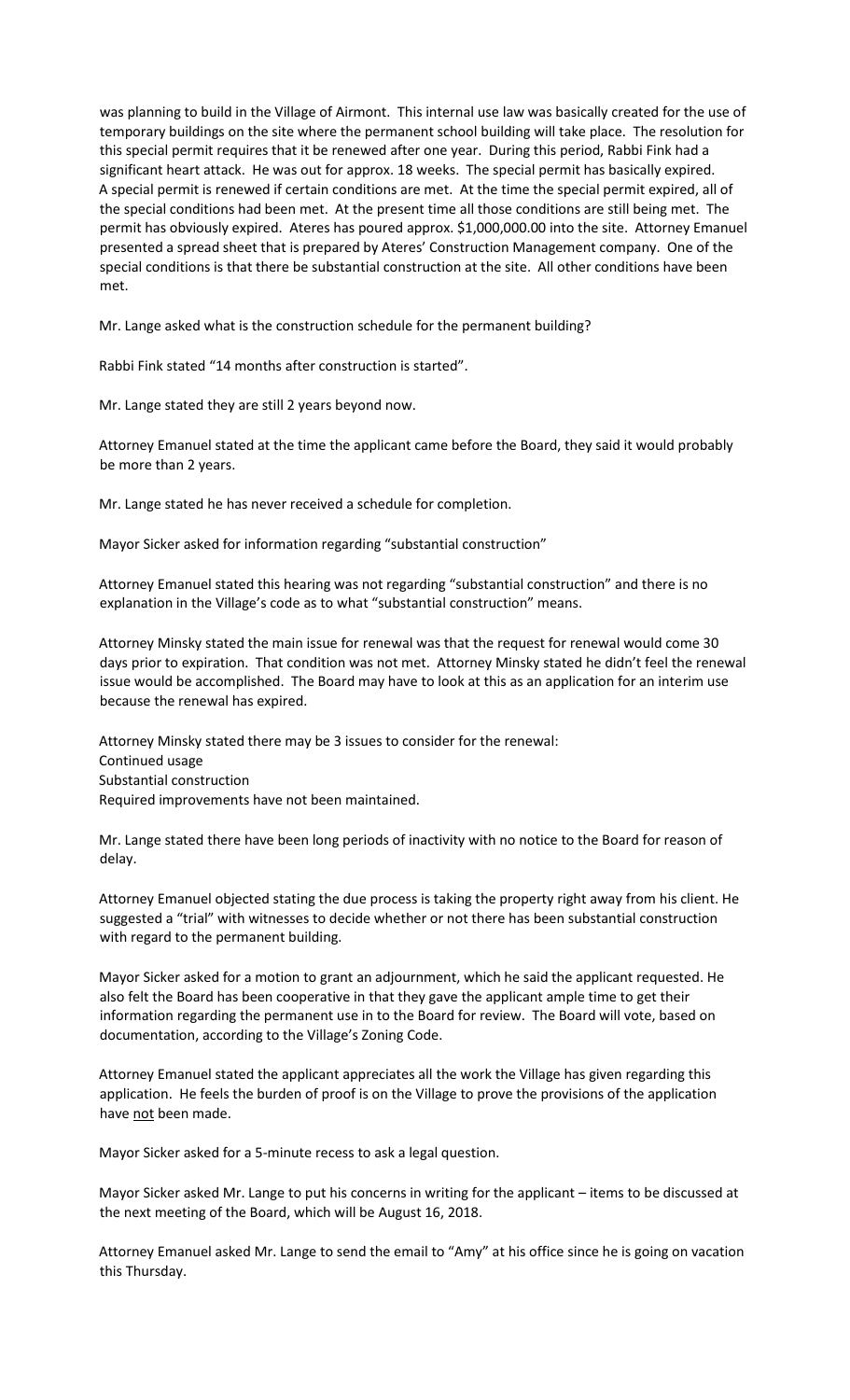Ms. Vazquez stated the public hearing notice appeared in the Journal News on July 12. The notifications and postings were timely.

Deputy Mayor Mintz offered the following motion, which was seconded by Trustee Schulgasser:

## Resolution # BOT 2018-92

Resolved, that the public hearing on application of Ateres Bais Yaakov for Special Permit Renewal is hereby opened. Mayor Sicker called for a vote. The vote was 4-0. The resolution was adopted.

Justin Schwartz – represents Rockland County Legal Housing Task Force (also his own rights) 55 Westminster Way Pomona Applicant has history of having accidents there False hydrant – fire hose Well water from a private house Hot weather – ambulance took a child – safety of children Traffic horrendous No designated fire lanes Students parking on Sandy rook Dr. and walking along Summit Park Rd.

Stuart Schwartz 189 Summit Park Rd. – In favor of school & supporter of school – Summit Park Rd. – became dangerous Cars lined up to get into parking lot Should be a traffic re-evaluation Should ask for a speed limit of 15 mph Summit Park Rd. small in width Lot of trash since school has been there

Noreen Darvid 7 Aron Ct. – Wants everything done legally

Gordon Wren, Jr. 3 Rockingham Rd. – Fire Dept. Opposed to the permanent school – not a good idea What was constructed there - "fiasco" How bldgs. Were provided to be occupied Not enough electric for air conditioning Water lines froze Dangerous road Should have followed Ziegler's recommendations Disturbed trees – erosion control Wants the Village to do what's right

Grossman Manchester Dr. Daughter student there – not a day when she felt unsafe Modular can become permanent Educate a large number of children – without this; children have no place to go

Rabbi Fink – well-meaning in terms of safety of school Doesn't know what has motivated hostility Plans were approved by Erica Krieger- Currently in full compliance with all the safety features Hydrant was tested

Deputy Mayor Mintz made the following motion seconded by Trustee Schulgasser: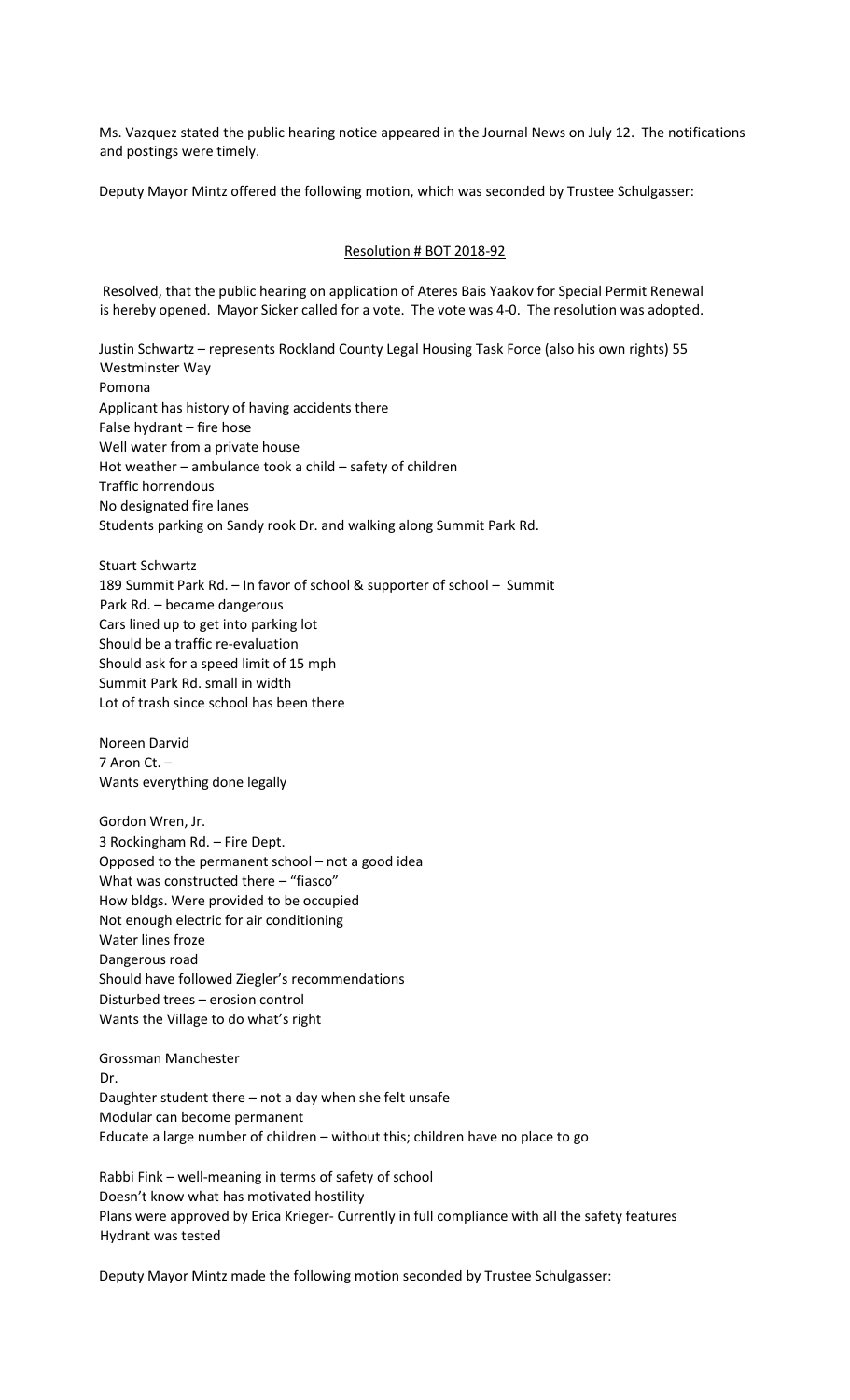## Resolution # BOT 2018-93

Resolved that the public hearing on Ateres Bais Yaakov for Special Permit Renewal is hereby continued to the next Village Board meeting to a date certain of August 16, 2018. Mayor called for a vote. The vote was 3-0 the resolution was adopted.

#### **Public Hearing on Bais Malka Special Permit Renewal**

Joseph Churgin, Attorney for applicant Savad Churgin 55 Old Turnpike Road, Suite 209 Nanuet, New York 10954

Attorney Churgin explained they are looking for an Extension/renewal for their Special Permit Would like to continue to utilize the temporary modular units that are present There are roughly 160 children that are utilizing the facility The applicant has no intension to keep this permanently They are working on funding for the permanent structure Village Law allows for an extension request

John Lange What's the story with the permanent structure?

Attorney Churgin Going to submit a new set of plans Expect to be break ground by the end of next winter.

Mayor Sicker When do you anticipate building the new structure? Will you be using the same set of plans that were approved for your pertinent structure? Only one initial renewal is allowed two 12 month periods We do not want these temporary modular becoming permanent

Rabbi Grossman, Applicant The design of the building is changing, but roughly the same size.

Attorney Churgin Once construction begins we believe it can be done swiftly

Rabbi Grossman Hoping to submit revised site plan application in 6 weeks

Mayor Sicker Essentially you're going to be starting in the Spring…

Attorney Minsky

We should give the applicant some of our concerns on the Special Permit, let them address those and come to the next meeting with everything.

John Lange, Village Planner Get a set of plans and a schedule submitted We need to see substantial progress to the permanent school to justify extending

Mayor Sicker

Does this applicant still have a CO currently with the special permit or is it considered expired as well?